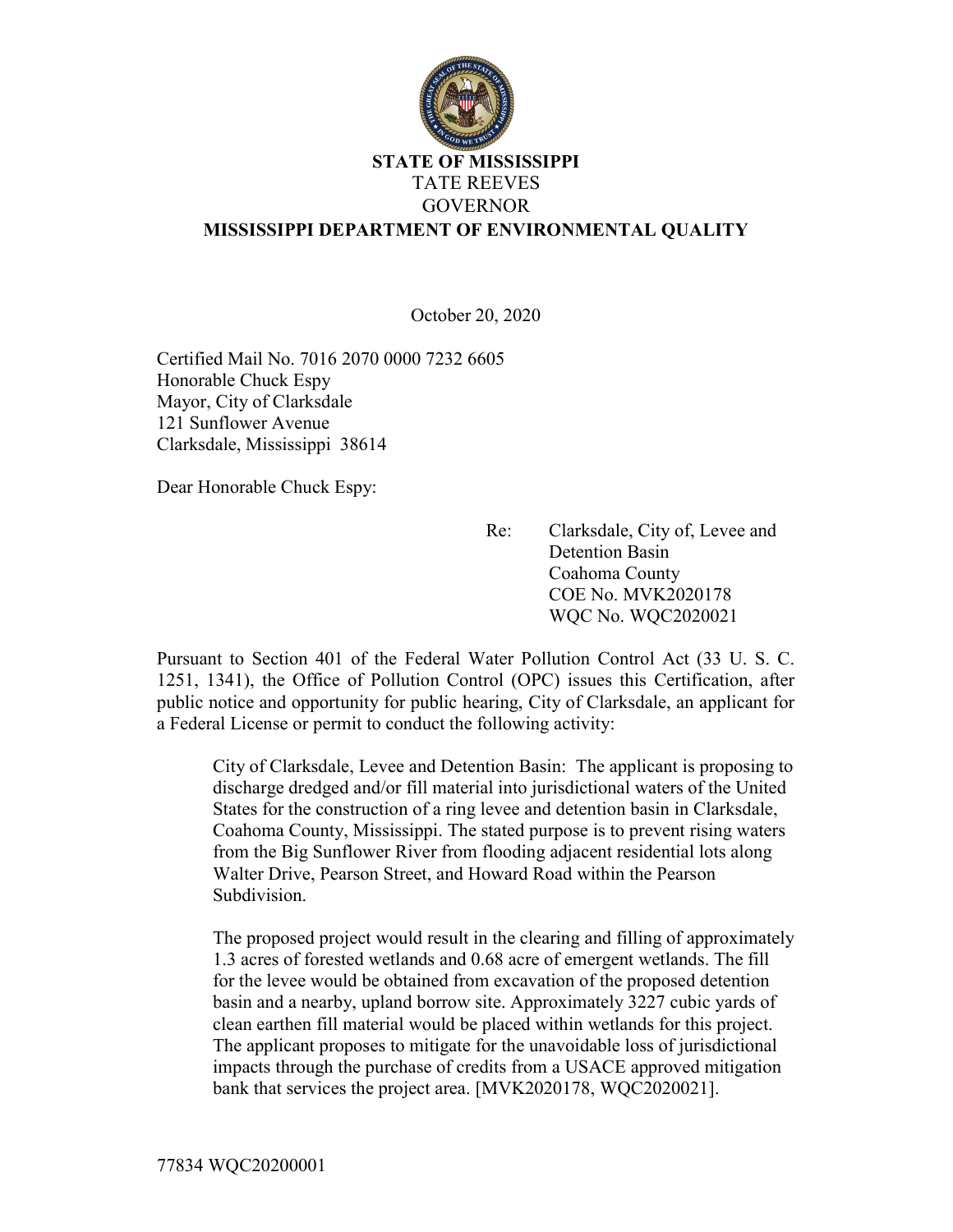The Office of Pollution Control certifies that the above-described activity will be in compliance with the applicable provisions of Sections 301, 302, 303, 306, and 307 of the Federal Water Pollution Control Act and Section 49-17-29 of the Mississippi Code of 1972, if the applicant complies with the following conditions:

- 1. The permittee shall obtain appropriate wastewater permits and/or approvals for the proposed activity prior to the commencement of construction activities.
- 2. All fill material and excavation areas shall have side slopes of at least 3:1 (horizontal: vertical) and shall be immediately seeded, stabilized and maintained.
- 3. Appropriate best management practices (BMPs) shall be properly installed and maintained to prevent the movement of sediment off-site and into adjacent drainage areas. Special care shall be taken prior to and during construction to prevent the movement of sediment into adjacent avoided wetland areas. In the event of any BMP failure, corrective actions shall be taken immediately.
- 4. The final post-construction Storm Water Pollution Prevention Plan (SWPPP) submitted by Neel-Schaffer dated August 2020 and received by MDEQ on October 2, 2020 shall be implemented concurrent with project constructed and maintained as proposed.
- 5. Mitigation for the impact of 1.3 acres of forested wetlands and 0.68 acre of emergent wetlands associated with the project shall be provided by the purchase of mitigation credits from an approved mitigation bank. Written verification of the final purchase must be provided to the Office of Pollution Control prior to the commencement of any work in the wetland areas.
- 6. Turbidity outside the limits of a 750-foot mixing zone shall not exceed the ambient turbidity by more than 50 Nephelometric Turbidity Units.
- 7. No sewage, oil, refuse, or other pollutants shall be discharged into the watercourse.